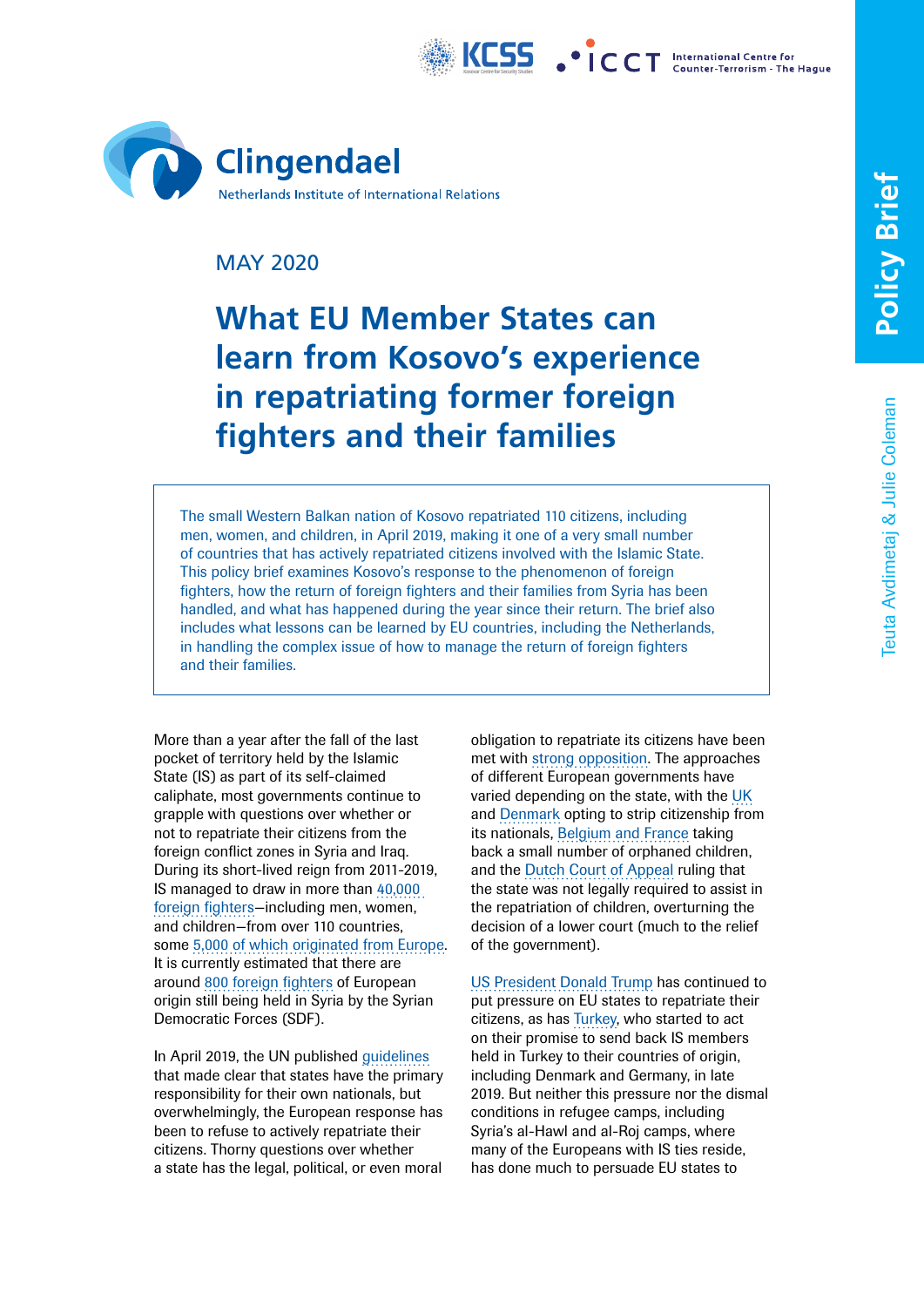change their position on returnees, despite numerous and credible reports warning of the [risks](https://www.washingtoninstitute.org/uploads/Documents/pubs/PolicyNote70-Zelin.pdf) of further radicalisation within these camps.

Amidst the fairly uniform response of European states in refusing to repatriate citizens suspected of involvement with IS, Kosovo stands apart as one of the few countries in the world who has been active in repatriating its nationals from Syria. In April 2019, the small Western Balkan country, facilitated by US assistance, took back a group of [110 citizens,](https://md.rks-gov.net/page.aspx?id=2,15,2000) which included four men, 32 women, and 74 children. An estimated [30 men and 49](https://www.rferl.org/a/kosovo-relatives-is-fighters-return-from-syria/29892911.html) women and 8 [children](https://www.rferl.org/a/kosovo-relatives-is-fighters-return-from-syria/29892911.html) from Kosovo are believed to now remain in Syria. Of the 36 adults repatriated from Syria to Kosovo, all four men were detained upon arrival, pending prosecution; three have since been [convicted,](https://unmik.unmissions.org/sites/default/files/s-2020-255.pdf) receiving sentences ranging from six months to 5.5 years. Although not immediately detained, all [32 women were placed under](https://balkaninsight.com/2019/04/24/kosovo-detains-more-returnees-from-syrian-battlefields/)  [investigation](https://balkaninsight.com/2019/04/24/kosovo-detains-more-returnees-from-syrian-battlefields/) upon their return. One woman received a [suspended sentence](https://balkaninsight.com/2020/01/09/another-repatriated-kosovar-pleads-guilty-to-belonging-to-isis/) in January 2020 after pleading guilty to joining a terrorist group. As of March 2020, another 15 of the women returnees had pled guilty to "[organising and participating in a](https://unmik.unmissions.org/sites/default/files/s-2020-255.pdf) terrorist [group](https://unmik.unmissions.org/sites/default/files/s-2020-255.pdf)," with all receiving suspended sentences ranging from two to three years. including mandatory psychological treatment. What is perhaps most notable about the Kosovo experience, however, is that in combination with the focus on prosecution where warranted (and where sufficient evidence exists), actors across the government have emphasised the obligation to repatriate citizens, including the need for rehabilitation and focus on the eventual reintegration of the returnees back into society. This [proactive stance](https://ec.europa.eu/home-affairs/sites/homeaffairs/files/what-we-do/networks/radicalisation_awareness_network/ran-papers/docs/ran_study_visit_kosovo_11_10122019_en.pdf) stands in stark contrast with most of Europe in not only acknowledging the responsibility of the state vis-à-vis the return of those who were involved with IS, but also in seeking to ensure that they will not always pose a security risk, but have the opportunity to one day again be productive members of society.

Although Kosovo's experience in dealing with returnees from the conflict in Syria cannot be considered extensive, it is significantly

more than most EU states. And even if it is too early to draw firm conclusions, a few important (early) lessons can be drawn from Kosovo regarding best practices and recommended practices in conducting the return of citizens in a productive manner that will both reflect their culpability and mitigate risks that they may pose to society.

## **Kosovo's response to the foreign fighter challenge**

An estimated [403 Kosovars](http://www.qkss.org/repository/docs/violent-extremism-eng_978757.pdf) joined the conflict in Syria and Iraq, including 255 men, and the rest women and children. Almost half travelled before IS declared its caliphate in June 2014, with some of these early departees joining the various militia groups that sought to overthrow the Assad regime. A significant majority of these later joined IS. It is believed that those who travelled after June 2014 did so to [directly join IS.](https://ctc.usma.edu/returnee-foreign-fighters-syria-iraq-kosovan-experience/) Around 76 children with at least one Kosovar parent were born in the foreign conflict zones. The flow of foreign fighters from Kosovo was quite high given the size of its overall population (around [1.8 million\)](https://ask.rks-gov.net/media/3485/estimation-kosovo-publication-2016.pdf), but relatively low as a percentage of its Muslim population. Although Kosovo is a secular state, it is estimated that around 95% of the population—a bit more than 1.7 million—is nominally Muslim, with a significant majority of those tending to either being moderate in their religious observance or altogether non-practising.

In addressing the foreign fighter threat. Kosovo has opted for a combination of punitive and rehabilitation and reintegration measures. As a member of the [Global](https://theglobalcoalition.org/en/partners/)  [Coalition to Defeat Daesh](https://theglobalcoalition.org/en/partners/), 1 Kosovo has significantly strengthened its legal framework and international cooperation on preventing and countering terrorism. In 2015, Kosovo became the [first country](https://www.iss.europa.eu/sites/default/files/EUISSFiles/Brief 20 Balkan foreign fighters.pdf) in the Western Balkans to pass entirely new [legislation](https://wb-iisg.com/wp-content/uploads/bp-attachments/6114/Law-on-Prohibition-of-Joining-the-armed-conflicts-outside-state-terriroty.pdf) to prohibit joining armed conflicts outside of state territory, which made joining foreign

<sup>1</sup> Daesh being the Arabic-language acronym for the Islamic State.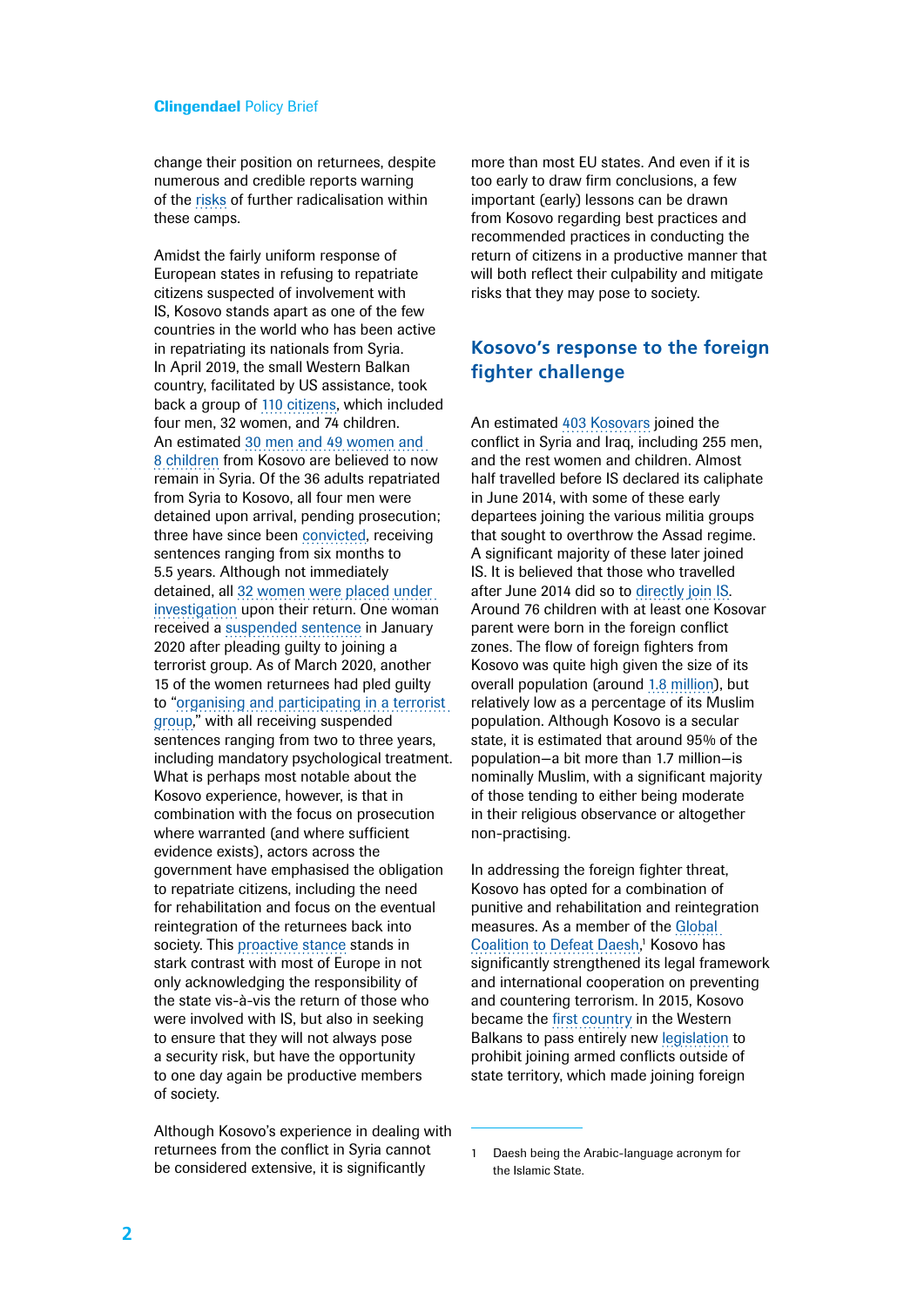conflicts punishable with up to 15 years in prison. Kosovo adopted the [Strategy](http://www.kryeministri-ks.net/repository/docs/STRATEGY_parandalim_-_ENG.pdf)  [on Prevention of Violent Extremism and](http://www.kryeministri-ks.net/repository/docs/STRATEGY_parandalim_-_ENG.pdf)  [Radicalisation Leading to Terrorism 2015-](http://www.kryeministri-ks.net/repository/docs/STRATEGY_parandalim_-_ENG.pdf) [2020](http://www.kryeministri-ks.net/repository/docs/STRATEGY_parandalim_-_ENG.pdf) and later the [National Strategy against](https://kryeministri-ks.net/en/documents/national-strategy-against-terrorism-and-action-plan-2018-2023/)  [Terrorism and Action Plan 2018 – 2023,](https://kryeministri-ks.net/en/documents/national-strategy-against-terrorism-and-action-plan-2018-2023/) which is in line with the EU counterterrorism strategy. Amongst the updates in the 2018-2023 plan include a greater focus on reintegration and rehabilitation programs addressing key elements from detention to counselling to rehabilitation.

The amended Kosovo [Criminal Code](https://md.rks-gov.net/desk/inc/media/A5713395-507E-4538-BED6-2FA2510F3FCD.pdf) (2019) covers [all aspects](https://www.state.gov/reports/country-reports-on-terrorism-2018/#Kosovo) of terrorism financing and contains new legal provisions related to identity fraud and travel for terrorist activities, making it easier for Kosovo to prosecute terrorists. In partnership with civil society organisations and in line with changes in the legal and strategic framework, there have also been increased public outreach efforts to [raise awareness](http://www.qkss.org/en/Current-projects/Citizens-Engagement-in-Preventing-Violent-Extremism-in-Kosovo-736) about the negative effects of violent extremism in the society. However, it is important to note that Kosovo is still not a member state of [Interpol,](https://www.interpol.int/en) the international organization for police cooperation and crime control. Further, for the persecution of international criminal cases, [EULEX](https://www.eulex-kosovo.eu/) continues to facilitate its contact which Europol. Thus, Kosovo's lack of membership in these international bodies hinders a more swift and effective international cooperation in the field of rule of law and security.

## **The process of repatriation of foreign fighters and their family members**

In addition to these measures, anticipating the eventual return of citizens from the foreign conflict zones, as early as 2017 the Kosovo government began to put in place a plan to address the many challenges associated with repatriation. They established a Division for Prevention and Reintegration, functioning within the Ministry of Internal Affairs, along with a system to provide medical and psychiatric treatment, housing, education, and other social services with the aim of effectively reintegrating the returnees. Without the benefit of being able

to learn from others' examples, Kosovo managed to set up a coordinated response linking a number of governmental agencies along with actors, including the returnees' families—undoubtedly crucial for success in this highly family-oriented society.

Upon their return from the al-Hawl refugee camp in north-eastern Syria on a US military jet on 20 April 2019, the four confirmed (male) foreign fighters were immediately arrested, while the rest of the group was held in a detention centre in Vranidoll, 10 kilometres from the Kosovo capital, Prishtina. [In the first 72 hours](http://www.qkss.org/repository/docs/violent-extremism-eng_978757.pdf) of their arrival, the returnees underwent medical checkups, including a psychological assessment of their mental health, police verifications of their citizenship status, and other additional needs-assessment procedures. Most of the women and children displayed symptoms of [Post-Traumatic Stress Disorder](https://www.aljazeera.com/indepth/features/kosovo-reintegrate-isil-returnees-work-190608200858002.html) (PTSD), many were in need of medical care, including six injured children and several women with serious health issues.

Although the women returnees were not immediately interrogated upon their arrival, perhaps due to preconceived and likely misplaced beliefs about their culpability or involvement in the conflict, they have not escaped prosecution. All were initially put under investigation, with 10 being placed under [house arrest](https://www.reuters.com/article/us-kosovo-syria-court/ten-kosovo-women-under-house-arrest-after-returning-from-syria-idUSKCN1RZ29S), waiting for their cases to proceed to court. [Around](https://www.voanews.com/extremism-watch/why-kosovo-taking-home-islamic-state-members) 20 of the women returnees have so far been indicted, 18 of them charged with "organising and participating in a terrorist group," with the other two charged with "joining or participating in foreign military or police, external paramilitary or parapolice formations, in group or individually, outside the territory of the Republic of Kosovo" – which translates into a sentence of 3 to 15 [years.](https://wb-iisg.com/wp-content/uploads/bp-attachments/6114/Law-on-Prohibition-of-Joining-the-armed-conflicts-outside-state-terriroty.pdf) Sixteen of the indicted women have pled guilty to the charges.

It is worth highlighting, however, that all of the female returnees who have pled guilty to their charges thus far have only received suspended, rather than custodial, sentences. The Kosovo response to these women and, more broadly speaking, the understanding of the threat that women may pose is likely influenced by entrenched social biases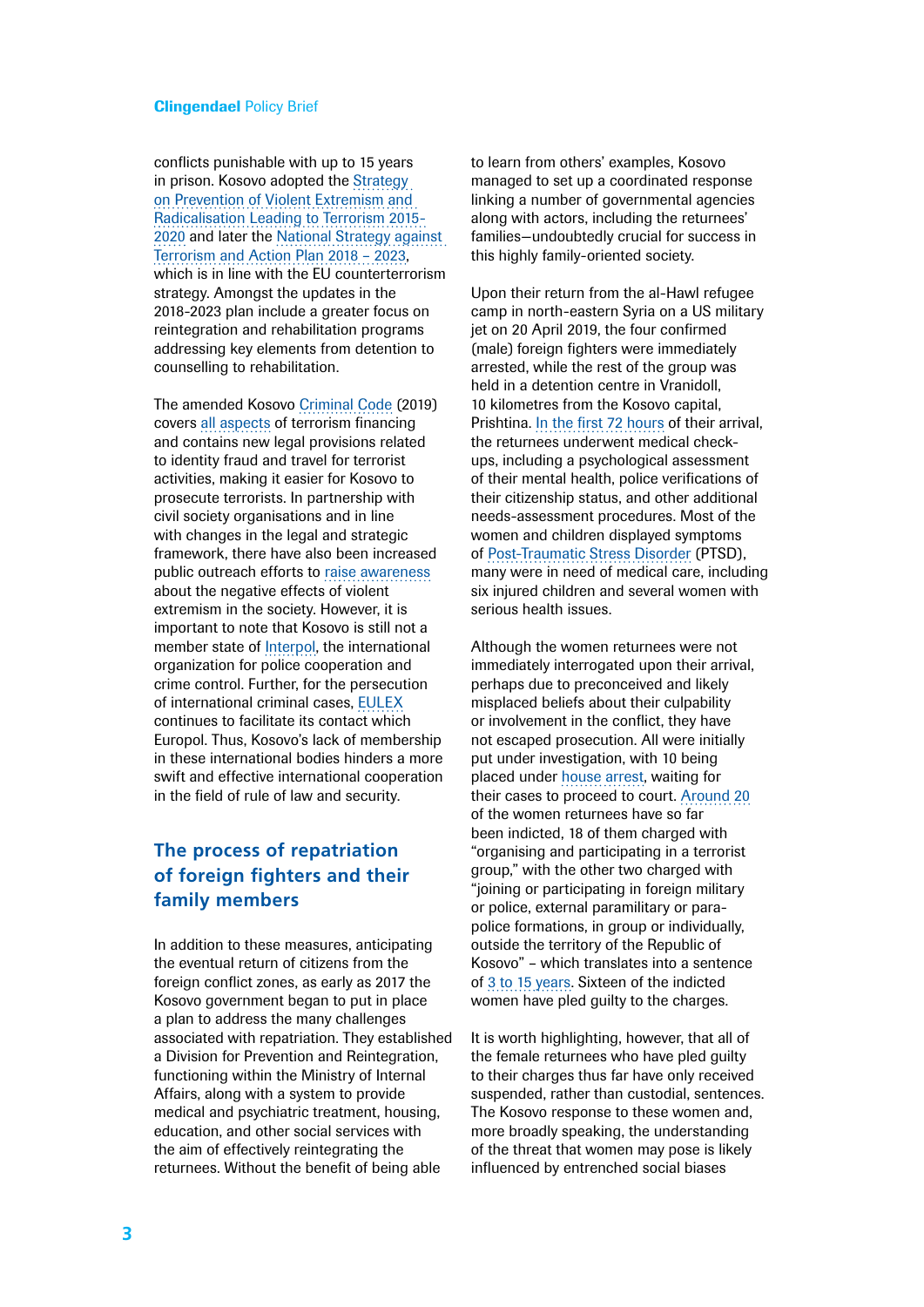that underestimate the agency of women and overestimate their innate nonviolence. In some cases, women were pressured into joining their husbands, but this has not always been the case. Although Kosovo courts are now indicting a growing number of women, in addition to men, for offenses related to terrorism (between September 2019 and February 2020, [24 women and](https://unmik.unmissions.org/sites/default/files/s-2020-255.pdf)  [11 men](https://unmik.unmissions.org/sites/default/files/s-2020-255.pdf) were indicted on terrorism-related charges), their sentences remain more lenient than for their male counterparts. Although many of the [women returnees](https://www.dw.com/en/islamic-state-returnees-in-kosovo-guided-back-into-society/a-50668479) maintain that they did not play an active role in the Caliphate, it is a grave miscalculation to underestimate the level of their respective culpability and the risk they may pose simply on the basis of their sex.

The total number of Kosovo returnees through formal and informal channels is believed to be [242](https://ctc.usma.edu/returnee-foreign-fighters-syria-iraq-kosovan-experience/), of which 124 are men, 38 women, and 80 children. The overwhelming majority of the male returnees have been persecuted, and those who were convicted received on [average](https://ctc.usma.edu/returnee-foreign-fighters-syria-iraq-kosovan-experience/)  [3.5 years in prison](https://ctc.usma.edu/returnee-foreign-fighters-syria-iraq-kosovan-experience/). It should be noted that sentences have been higher (up to 10 years) for recruiters or those who plotted terrorist attacks, some of whom never travelled to foreign conflict zones.

The children who have returned are broadly viewed and categorised as victims. The majority are under the age of six, which in itself presents [challenges](https://icct.nl/wp-content/uploads/2017/08/ICCT-vanderHeide-Geenen-Children-of-the-Caliphate-2.pdf) but also greater chances of successful reintegration. They are now back in normal schools, but the long-term outcome of their reintegration will largely depend on how the process will be further managed and sustained. It will require customized efforts to address trauma, compensate for lack of formal education, navigate complex family arrangements, determine nationality and custody, and address potential stigma and social alienation.

In Kosovo's case, for children, as well as men and women (whether immediately upon their return or after their release from prison), support from family members is proving critical in facilitating reintegration. Overwhelmingly, the families welcomed their return and have continued to play a

vital role. As a small, close-knit society, the government has been able to successfully utilise family structures to aid in the return and reintegration of citizens. More broadly, there has been far less pushback from citizens at the idea of facilitating returns. This may at least be partly due to the fact that in other European states, many of the citizens who left to fight in Syria and Iraq have immigrant roots—often with dual citizenship of the EU state and another country—and are thus seen not as "true" citizens worthy of repatriation and reintegration. In the case of Kosovo, they are seen as [simply Kosovars.](https://www.infomigrants.net/en/post/19936/islamic-state-returnees-in-kosovo-guided-back-into-society)

Reintegration prospects vary among the returnees depending on the nature of involvement in the conflict. A dearth of evidence or a more complete understanding regarding the specific roles and experiences of these citizens within the foreign conflict zones continues to challenge the institutional response. However, among the available options currently being utilised in Kosovo include special education classes for women and children returnees, along with food and clothing vouchers, and ongoing counselling. Within the prison system, for both men and women, there are rehabilitation programmes. Currently, these draw upon a general rehabilitation programme for all inmates (not specifically targeted at those who have been convicted for terrorismrelated offenses), and are limited to aspects including academic or vocational training, and cognitive skills training, with relatively limited focus on ideological deradicalisation. Additionally, for former terrorism-related convicts and especially men, there is a lack of structured post-release programs to support and facilitate their reintegration into society.

Although the process of repatriation in Kosovo has a number of [shortcomings](http://www.qkss.org/en/Reports/Unpacking-Kosovo) including the need for improved ongoing inter-institutional coordination, a greater involvement of civil society, an improved rehabilitation strategy, and the need to better fund the reintegration division—it has thus far been largely effective. There is a continued need to monitor returnees to ensure that they do not pose an ongoing security threat and that they are able to successfully reintegrate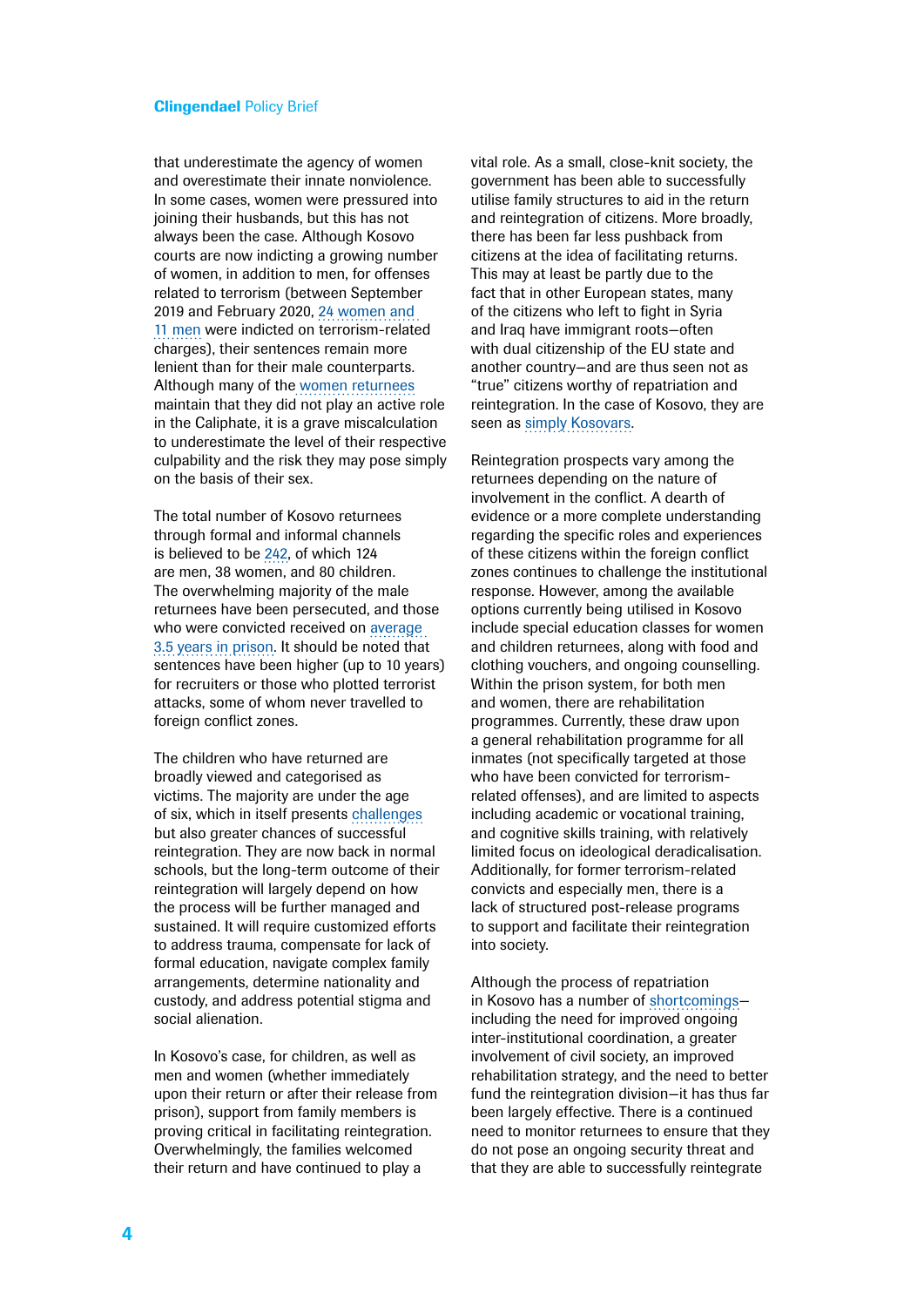into their communities, as well as a need to address the factors that drove them and others to be radicalised in the first place. But whilst continued efforts must be made to ensure positive outcomes in Kosovo, key lessons can be learned from its pioneering experience in repatriation.

## **What can EU countries learn from Kosovo's experience**

Despite contextual differences, in returning foreign fighters, Kosovo faces similar challenges and dilemmas as EU countries. Among EU member states, the prevailing attitude is not to repatriate foreign fighters for a [number of reasons](https://www.clingendael.org/publication/debate-around-returning-foreign-fighters-netherlands) including security concerns, doubts about countries' abilities to prosecute them and the likelihood of relatively short sentences, and other political repercussions. Many decry repatriating foreign fighters as a non-viable policy because they simply do not want to deal with returnees or [prefer to outsource this 'job'](https://www.asser.nl/about-the-institute/asser-today/blog-post-outsourcing-the-management-of-terrorism-suspects-to-other-countries/) to other foreign governments.

Although the number of returnees who have been formally repatriated back to the EU is unknown, the number is most likely far less than Kosovo alone repatriated in April 2019, accounting for a small fraction of the 800 individuals of EU origin estimated to currently be in Syria. For a number of key reasons, the failure to repatriate citizens seems to be a mistake that will have farreaching consequences.

The question of whether or not countries have an obligation to repatriate their nationals remains unsettled, although the decision to leave them given the situation in detention camps in Syria seems to [likely](https://icct.nl/publication/european-countries-are-being-challenged-in-court-to-repatriate-their-foreign-fighters-and-families/)  [violate rights](https://icct.nl/publication/european-countries-are-being-challenged-in-court-to-repatriate-their-foreign-fighters-and-families/) enshrined in the European Convention on Human Rights and the International Covenant for Civil and Political Rights, including the right to life and the right to be free from torture and inhuman treatment. Decisions to not repatriate become even more objectionable in regards to children, both those taken by their parents to Syria and Iraq and those born there, who are at particular risk of being stateless. Further issues arise when one considers

that prosecution under local judicial process is likely to result in death, such as in the case of four [French nationals in Iraq.](https://www.bbc.com/news/world-middle-east-48414670)

Beyond questions of legality, there are heavy political and moral questions weighing on the governments of EU, which would benefit from reflecting on the Kosovo example. Kosovo did not experience such high levels of resistance by the public to the idea of returnees as many other countries, but even there, the decision to repatriate the 110 was done without public knowledge and news of their arrival was only reported after they had touched down in Prishtina. There are also tensions between deprived communities who would benefit greatly from increased financial, educational, or social support who are not receiving this assistance, versus those who have either been radicalised or are viewed as vulnerable to radicalisation, who are the targets of assistance by not just the Kosovo government, but also other domestic and international actors. Balancing the need to provide opportunities and resources for all citizens, while at the same time recognising the specific threat of radicalisation and violent extremism is a challenging undertaking that requires constant attention and adjustment, but thus far it seems to be under control. Overall, the Kosovo example demonstrates that despite the myriad challenges, overcoming the lack of public support for a political decision to bring back citizens is possible if certain aspects of repatriation are adequately addressed.

Kosovo, a country of 1.8 million repatriated 110 returnees at once (.006% of the population, or less than 1 in every 16,000 people); if the EU were to repatriate the 800 estimated to remain in Syria at once, it would constitute only .00015% of the population, or less than 1 in every 640,000 people. In other words, the proportional size of the returnees is far less in the EU than it was in Kosovo. In addition to the smaller proportional size of the returnee group, EU countries also have far greater institutional capacities to address their medical, educational, and social support needs than Kosovo, which further reinforces the likely feasibility of repatriation for EU countries.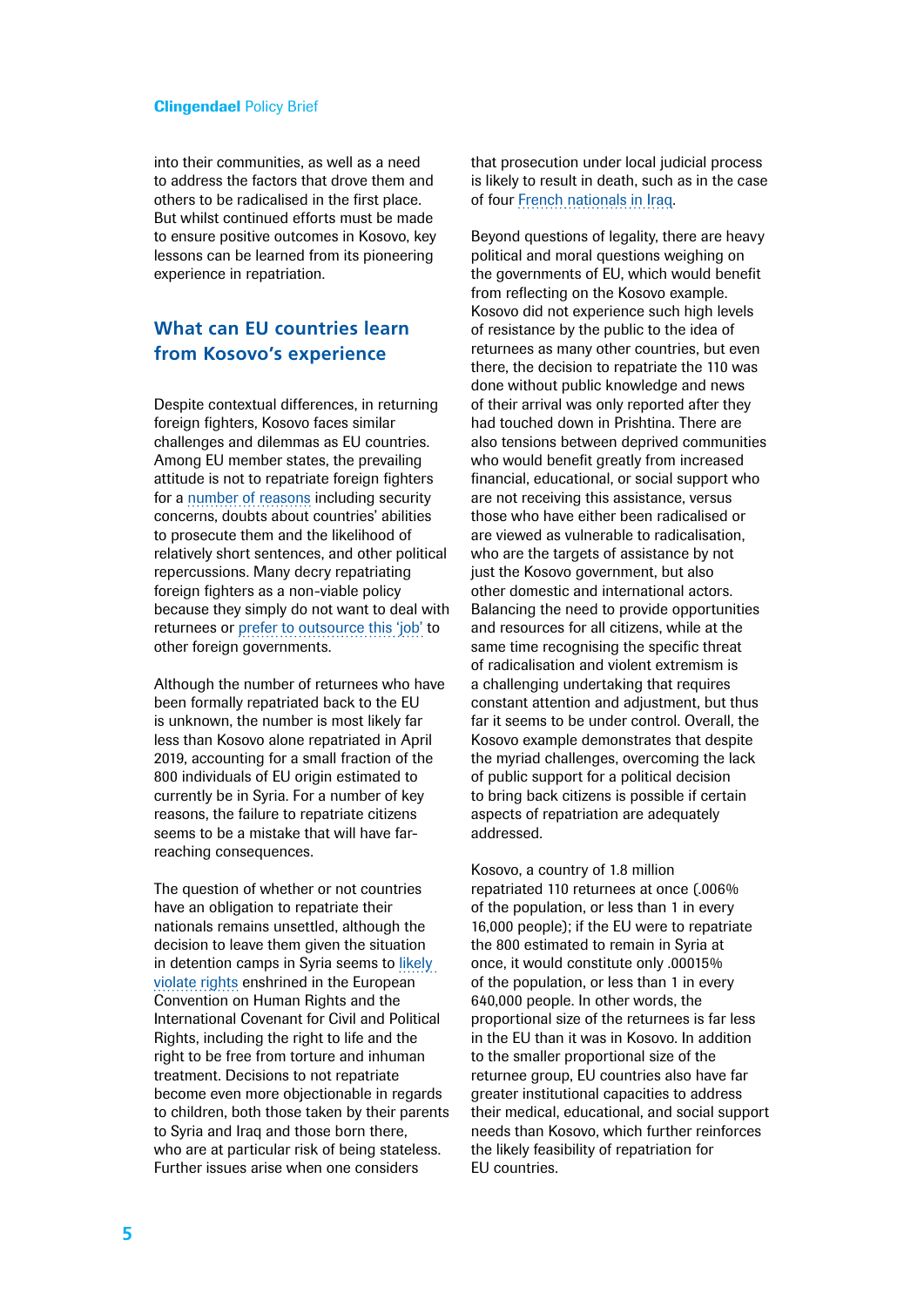Having declared independence only in 2008, and still lacking full recognition from the international community, Kosovo's institutions are young and unconsolidated. Yet, through coordinated efforts involving the Ministry of Interior, Ministry of Justice, the intelligence services, the Kosovo Correctional Service, the police, and other stakeholders including international organisations, the US, and EU Member States, they have been able to coordinate a comprehensive response that considers the security risks, as well as the educational, health, psychological, and other needs of returnees. EU states, with far more developed institutions and more extensive financial resources, could replicate this thorough approach.

The security threat posed by returnees is undoubtedly a primary consideration in the decision of EU countries to not repatriate their nationals. Kosovo has estimated that five returnees (all of which returned prior to the coordinated repatriation effort in April 2019) have subsequently been involved in planning [domestic attack](https://ctc.usma.edu/returnee-foreign-fighters-syria-iraq-kosovan-experience/). However, the intelligence services have been able to thwart all of these and other plans in Kosovo thus far. It is foreseeable that a small number of returnees to Europe would continue to be radicalised and may even become involved with planning domestic attacks; however, given that these individuals will be known to government security agencies, it may be easier to disrupt any plots they are involved with than other homegrown plots.

Moreover, the more significant [security](https://balkaninsight.com/2019/10/16/kosovo-isis-women-and-children-escape-syria-camps/)  [threat](https://balkaninsight.com/2019/10/16/kosovo-isis-women-and-children-escape-syria-camps/) is likely to come from those who remain in Syria. As already seen in the al-Hawl camp, further radicalisation of individuals is taking place. The threat is real that these individuals will pose real security threats in the future not just in the Middle East, but also to Europe and the rest of the world. In particular, the huge number of [children](https://www.washingtoninstitute.org/fikraforum/view/al-hawl-camp-a-potential-incubator-of-the-next-generation-of-extremism) who were either brought to or were born in Syria and Iraq are a vulnerable group who are likely to be subject to indoctrination that has been widely used by not only the IS, but also by other terrorist groups. Given that a sense of marginalisation and grievances against state actors are already known drivers of radicalisation, it is highly likely that European countries' decision to leave their

citizens in Syria and Iraq will be used to [fuel](https://icct.nl/wp-content/uploads/2019/10/Women-in-Islamic-State-From-Caliphate-to-Camps.pdf)  [a radicalised narrative](https://icct.nl/wp-content/uploads/2019/10/Women-in-Islamic-State-From-Caliphate-to-Camps.pdf) and be used to justify further violence against the West. Without being able to keep a close eye on these individuals, EU states may be caught off guard by how the threat evolves in the future.

Undoubtedly, the risk posed by repatriation will never be zero. But as seen in the case of not only Kosovo, but other states such as Kazakhstan, Uzbekistan, Russia, and a few others, in the long run, repatriation remains a more suitable approach for addressing the foreign fighter threat, upholding human rights, and preventing the issue from resurging down the line or morphing into a different, but equally menacing, threat.

Ultimately, as the Kosovo case illustrates, there is potential to manage repatriation through adopting a more long-term strategic approach that includes engaging with family members, communities, and having multi-agency coordination. As Kosovo is starting to do, female returnees need to be investigated and prosecuted for their involvement with IS in addition to the male returnees; their sentences should reflect their culpability and they should not be underestimated as potential sources of risk or continued radicalisation. But these women, men, and children should all be evaluated and engaged in rehabilitation programmes based on best practices in the field. At the same time, governments need to manage the underlying tensions that may emerge between the returnees, as a result of the assistance and support provided to them, and broader society — especially segments that are already underserved and in need. In order to adopt a more effective approach, governments should share data and best practices, as they learn more about what works and what does not in terms of repatriation, rehabilitation, and reintegration. It is imperative that they continue to address structural drivers of violent extremism, to stem the flow of radicalisation in the first place — a significant component of this is to not create the perception that there are different classes of citizens, some who deserve the assistance and efforts of the state, and others who deserve to be left out in the cold, unable to return home to face the consequences of their actions.